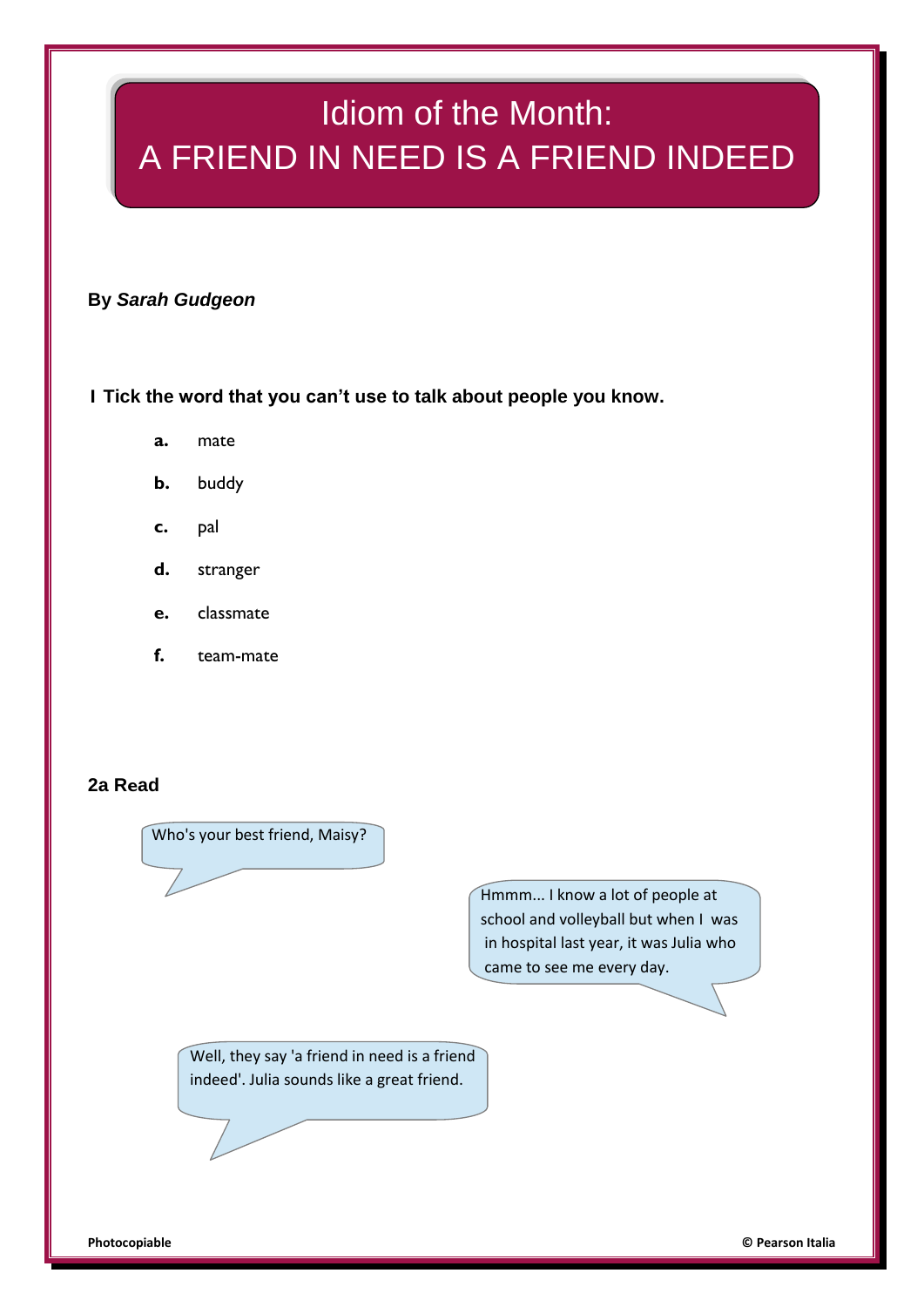### **2b Complete**

A friend who helps you when you need them is a true friend. It is easy to be someone's friend when they don't have any problems but

### **3 Read these friendship idioms and match each one to the correct meaning.**

- **a.** Max is such **a fair-weather friend**. He comes to all your parties but he's never here to help when there's a problem.
- **b.** Jenny's dad has got **friends in high places**. He can get her into the VIP event for free.
- **c.** Maggie was Kate's best friend but she still stole her boyfriend. **With friends like that, who needs enemies**?
- **d.** Rosy and Anita are **bosom buddies** they met at nursery school. They share all their secrets.
- **e.** Jonathan and Lucy were **fast friends**, no-once could separate them.
- **f. There's no love lost between** Sam and Mike; they won't even play in the same football team at school.
- **1.** best friends, no other people or situation could make them argue
- **2.** not a true friend, he / she is not there when you need him/ her
- **3.** very close friends who tell each-other everything.
- **4.** they don't like each-other at all
- **5.** he / she is a terrible friend, in fact more like an enemy
- **6.** important friends with great influence and power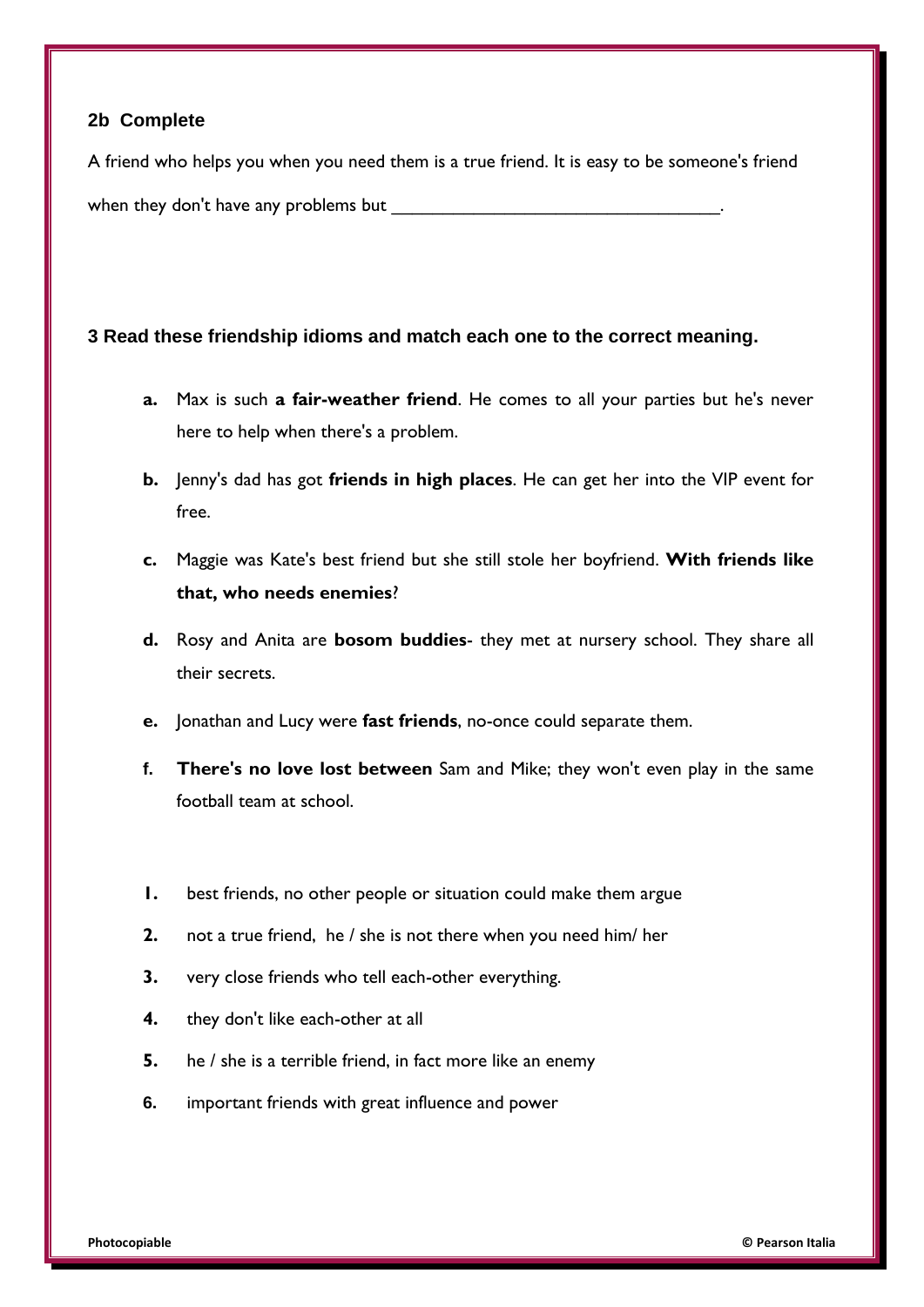### **4 Write.**

- **1.** A Lily and Emma were \_\_\_\_\_\_\_\_\_\_\_\_\_ but Lily told everyone Emma's secret. They don't speak anymore.
- **2.** Mark and Jacob fight all the time at school. There is \_\_\_\_\_\_\_\_\_\_\_\_\_\_\_\_\_\_\_\_\_\_
- **3.** Janet was always with Ruth but when Ruth got sick, she never visited her. What a
- **4.** Francesca's friends laughed at her new haircut. With \_\_\_\_\_\_\_\_\_\_\_\_\_\_\_\_\_\_\_\_\_\_\_
- **5.** Steven's mum has got \_\_\_\_\_\_\_\_\_\_\_\_\_\_\_\_\_\_\_\_ and Steven has got a summer job at Westminster.
- **6.** Flora and Gemma are \_\_\_\_\_\_\_\_\_\_\_\_\_\_\_ they have never argued.

\_\_\_\_\_\_\_\_\_\_\_\_\_\_\_\_\_\_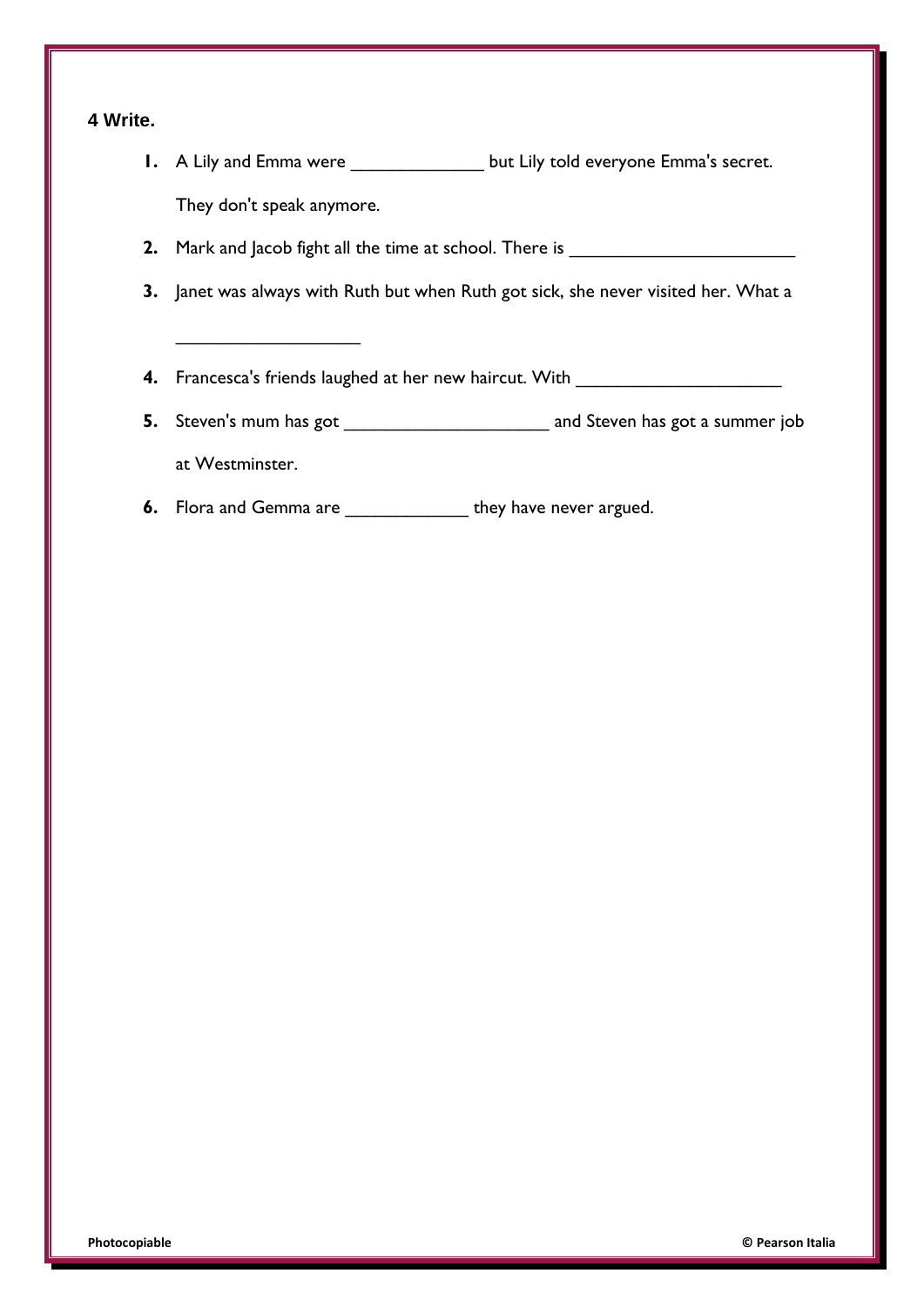## Answer Key

### **By** *Sarah Gudgeon*

### **1 Tick the word**

Can't use 'stranger', it means someone you don't know**.**

#### **2b Complete**

A friend who helps you when you need them is a true friend. It is easy to be someone's friend when they don't have any problems **but a friend in need is a friend indeed**.

**3 Read these friendship idioms and match each one to the correct meaning.**

- **a.** 2
- **b.** 6
- **c.** 5
- **d.** 3
- **e.** 1
- **f.** 4

**Photocopiable © Pearson Italia**